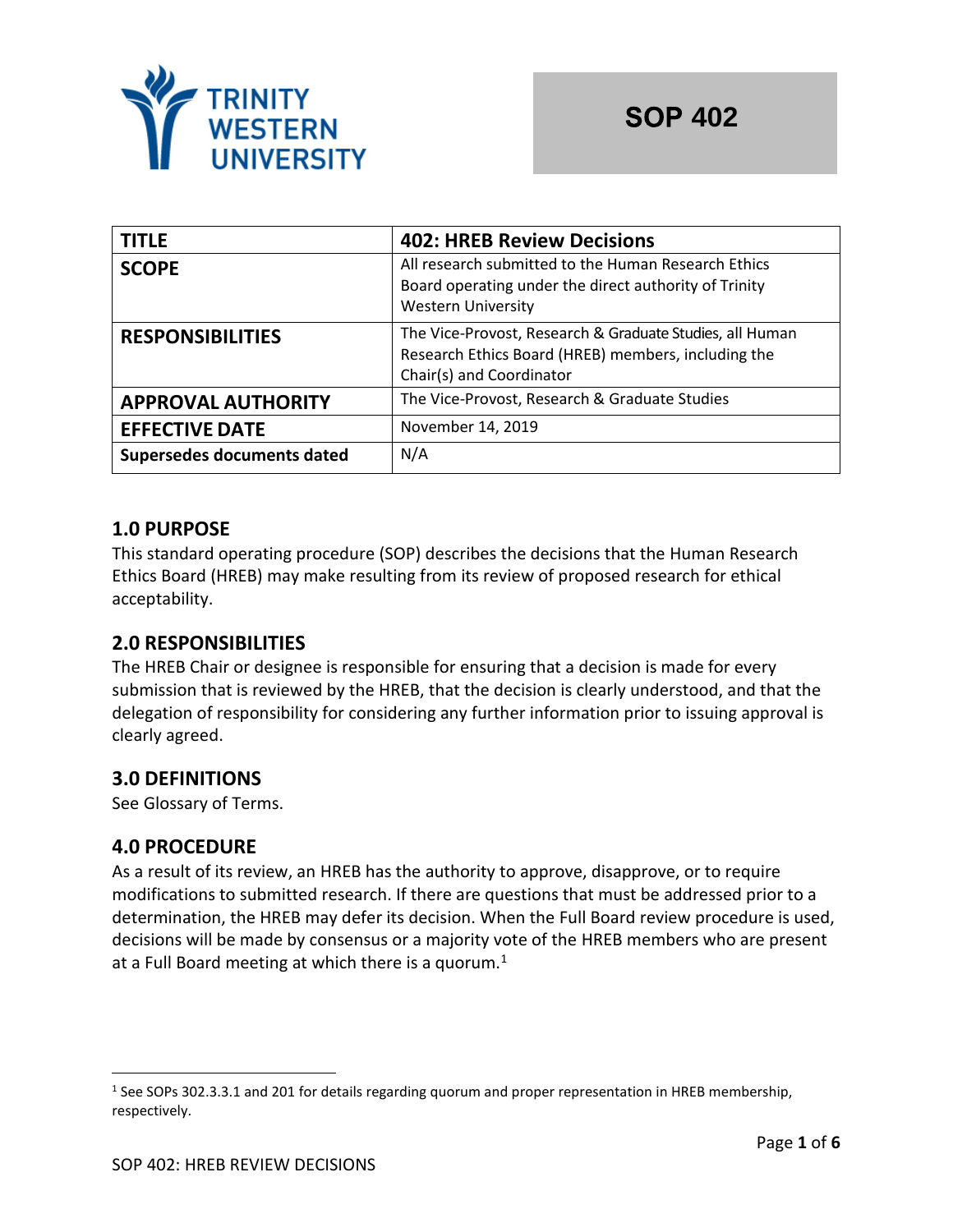

HREB members with a conflict of interest in the research under review must not participate in the deliberations or in the vote of the HREB (if applicable), in accordance with the HREB and organization's conflict of interest policies.

When the delegated review procedure is used, the HREB Chair and/or HREB member(s) who are assigned to the review can decide to approve the research or to request revisions to the research; the decision to disapprove the research must be made by the Full Board.

Researchers have the right to request reconsideration of the HREB's decisions and to appeal the decision of the HREB.

- 4.1 HREB Decisions
	- 4.1.1 HREB decisions are made either by consensus or a majority vote of the HREB members present at a Full Board meeting, with the exception of those who have recused themselves in accordance with the conflict of interest policies. The HREB Chair abstains from voting except to break a tie vote;
	- 4.1.2 In the instance that there are Co-Chairs, one shall be designated at the start of the academic year to have tie-breaking powers. The other chair shall continue to vote as a committee member.
	- 4.1.3 The HREB should reach one of the following decisions as a result of its review of research submitted for initial or for continuing review:
	- Approval (approve the application as submitted, including the consent form):
		- o When an acceptable risk/benefit ratio exists and the regulatory criteria required for approval are satisfied, the research may be approved as submitted,
		- o The approval date is defined according to local HREB procedure,
		- o The expiry date of the HREB approval is calculated from this date.
	- Approval with Modifications/Clarifications:
		- o When an acceptable risk/benefit ratio exists, and the regulatory criteria required for approval are satisfied, but the HREB members require modification to any aspect of the application or clarification or further information to secure approval, the HREB may recommend "Approval with Modifications/Clarifications",
		- o When the HREB recommends "Approval with Modifications/Clarifications," the HREB Chair or designee should ensure that the additional information, modifications, or clarifications required are identified at the HREB meeting and that the procedures for reviewing the additional information and issuing the approval are clear. The responsibilities for additional review and the decision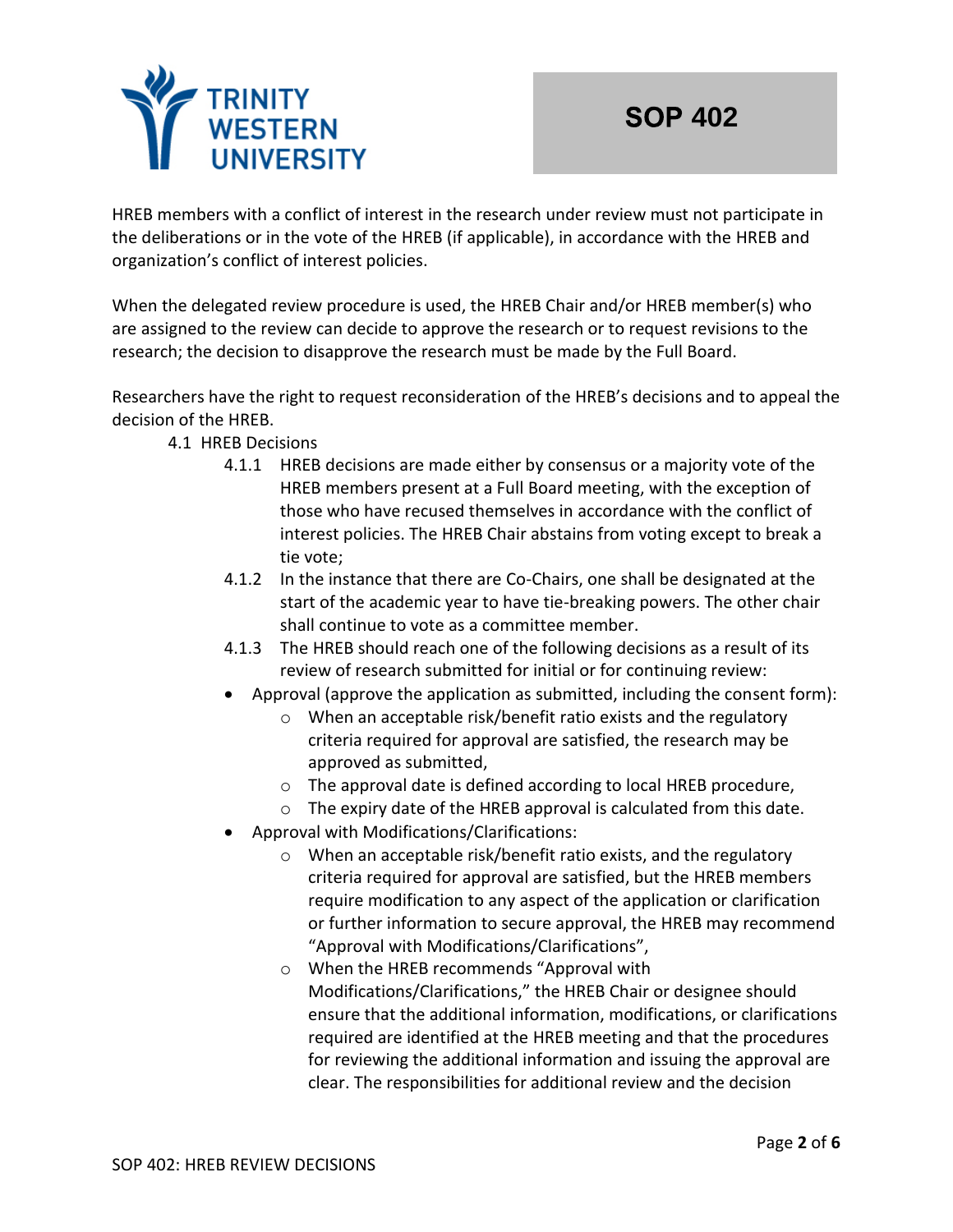

regarding approval conditions should be delegated to one of the following:

- The HREB Chair alone,
- The HREB Chair and one or more named HREB members that were present at the HREB meeting or who submitted written comments on the application,
- A sub-group of the HREB members designated by the HREB Chair or designee or by the HREB,
- A designated HREB member or members with sufficient knowledge and experience regarding the research and the regulations.
- o In deciding the procedures to be followed, the HREB should consider the significance of the requested additional information or modifications and the expertise necessary to assess it. Where the information or modifications are straightforward, it is acceptable to delegate the consideration of that material to the HREB Chair or designee alone,
- o Where the additional information/modification is technical (e.g., statistical clarifications), the HREB Chair or designee should review the information with consideration given to involving other HREB members, such as the lead reviewer(s) or relevant expert member(s),
- o If the Researcher's response is deemed complete and satisfactory,
- o approval can be issued,
- o If the Researcher's response is incomplete and does not fully address the matters raised, requests for further information, modifications or clarification should be sent to the Researcher,
- o The reviewers may decide upon reviewing the Researcher's response that the decision should be deferred and that the application and the Researcher's response materials should be reviewed at a subsequent Full Board meeting (see 'Deferral' process below),
- $\circ$  The approval date is defined according to local HREB procedures. The expiry date of the HREB approval is calculated from this date; however, the approval letter is not issued until all of the conditions for approval have been met.
- Deferral (defer decision-making on the application and continue the deliberation of the application at a future Full Board meeting):
	- $\circ$  The HREB will defer its decision to a subsequent Full Board meeting when significant questions are raised during its review of the research and/or when the criteria required for approval have not been met,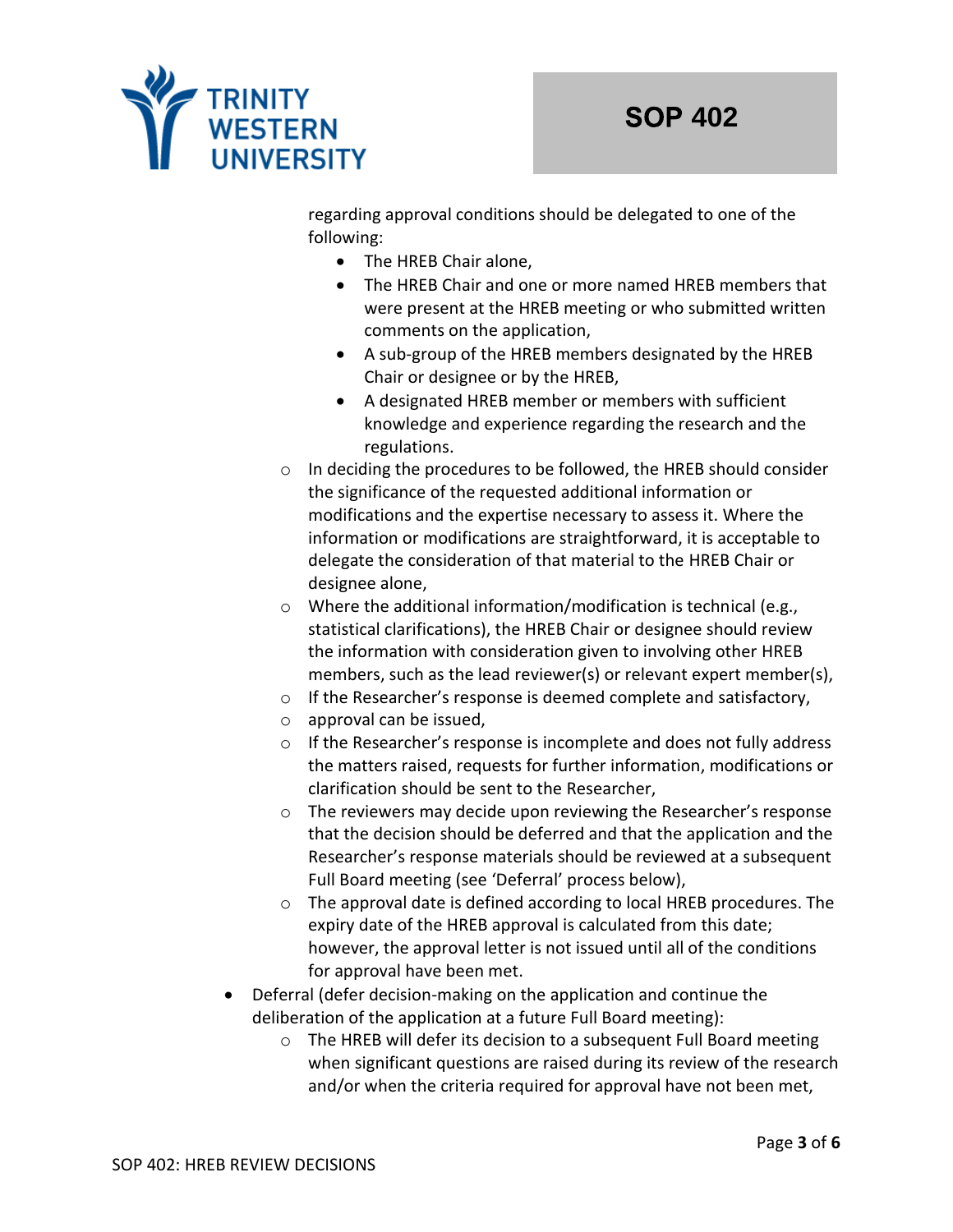

- o The HREB Chair or designee should ensure that all additional information, modifications or clarifications that are required are specifically identified at the Full Board meeting,
- o The research and the Researcher's response materials shall be reviewed at a Full Board meeting,
- o Upon consideration of the research along with the response from the Researcher, at the Full Board meeting, the HREB should issue its final decision (approved, approved with modifications, deferral or disapproved),
- o Researcher responses must be received and reviewed at a Full Board meeting. The approval date is defined according to local HREB procedures. The expiry date of the HREB approval is calculated from this date; however, the approval letter is not issued until all the conditions for approval have been met.
- Disapproval:
	- o The HREB may disapprove the research when it fails to meet the ethical standards for approval and where revision is unlikely to enable the HREB to reach a positive determination,
	- o Disapproval cannot be decided through the delegated review mechanism. If the recommendation under delegated review is to disapprove the research, a final decision must be made by the HREB at a Full Board meeting,
	- o The HREB Chair or designee should ensure that the reasons for the disapproval are identified at the Full Board meeting for communication to the Researcher,
	- o If the research is disapproved, the reasons for disapproval will be communicated to the Researcher and the Researcher will be given an opportunity to respond in person or in writing.
	- o If requested by the Researcher, the HREB must reconsider the disapproval at a Full Board meeting.
	- o The Researcher is allowed to be present at the reconsideration meeting, but must leave the meeting when the decision is being made.
- 4.1.4 Delegated Reviews:
	- When the research qualifies for delegated review, the reviewer(s) has the authority to approve the application, to require modifications to any aspect of the application, or to request clarification or further information before considering it eligible for ethics approval. The reviewer(s) may also refer the applications as submitted for a review at a Full Board meeting,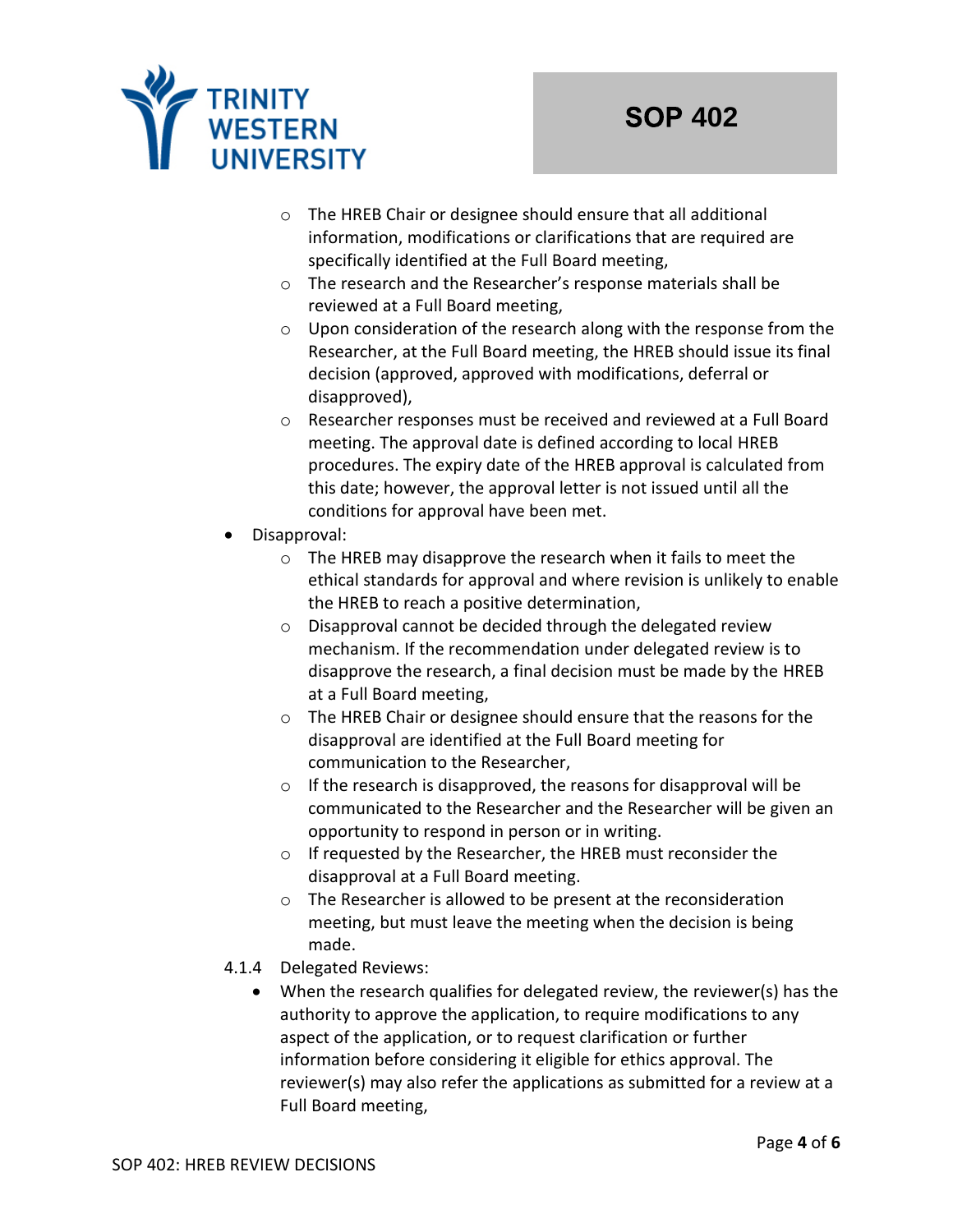

- When delegated review procedures are followed, approval is considered as the day the research is approved by the HREB Chair or designee as well as all other designated reviewer(s), if applicable. The expiry date of the HREB approval is calculated from this date; however, the approval letter is not issued until all of the conditions for approval have been met,
- If the research cannot be approved through the delegated review mechanism, it must be reviewed at a Full Board meeting.
- 4.2 Reconsideration and Appeal of HREB Decisions
	- 4.2.1 A Researcher may appeal the decision of the HREB if the disagreement between the Researcher/applicant and the HREB cannot be resolved through a reconsideration process at a Full Board meeting at which the Researcher/applicant shall have the right to be heard;
	- 4.2.2 The Researcher must justify the grounds on which a reconsideration of the decision is requested. An appeal may be launched only for procedural or substantive reasons, and a final decision after reconsideration must be issued by the HREB prior to the initiation of an appeal process;
	- 4.2.3 Appeals are conducted in accordance with the established organizational policy. Appeals may be granted only on procedural grounds or when there is a significant disagreement over an interpretation of the Tri-Council Policy Statement. An appeal shall proceed only if the Vice Provost of Research and Graduate Studies agrees the appeal is not frivolous; or there was at least one dissenting member of the HREB. Appeals will take place at The King's University in Edmonton, as per our formal written agreement with that institution, where their HREB will act as our standing Appeal Board;
	- 4.2.4 The appeal committee at The King's University shall have the authority to review negative decisions made by the HREB and in so doing it may approve, disapprove or request modifications to the research proposal. Its decision shall be final and shall be communicated to the Researcher and the HREB in writing.
- 4.3 Documenting HREB Decisions
	- 4.3.1 The HREB meetings minutes will satisfy the applicable requirements;
	- 4.3.2 The HREB shall notify the Researcher in writing of its decision to approve or disapprove the proposed research, or of modifications/clarifications required to secure approval of the research;
	- 4.3.3 If the HREB defers its decision, the letter to the Researcher should include the issues of concern and what further information is required;
	- 4.3.4 The final approval letter should include standard conditions of approval to which the Researcher must adhere;